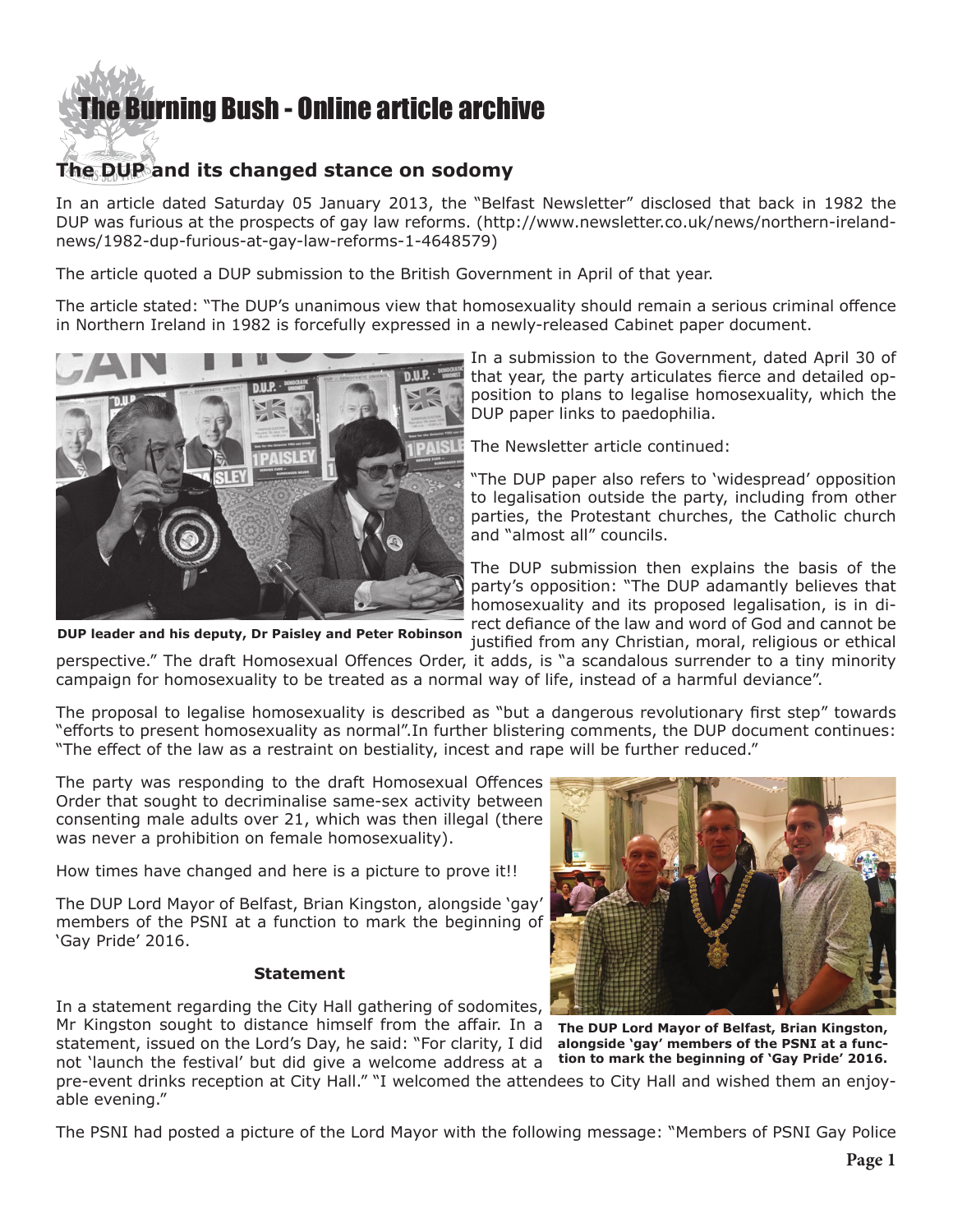

Association & Lord Mayor Alderman Brian Kingston at the launch of @belfastpride Festival."

From "Saving Ulster from sodomy" to welcoming the participants in a 'Gay Pride' festival to the City Hall is quite a step.

From saying that "homosexuality and its proposed legalisation, is in direct defiance of the law and word of God and cannot be justified from any Christian, moral, religious or ethical perspective" and that legalising sodomy is "a scandalous surrender to a tiny minority campaign for homosexuality to be treated as a normal way of life, instead of a harmful deviance" to wishing an enjoyable evening to sodomites in the City Hall is quite a step indeed!

But it is one that the DUP has taken and that in the heap' political position.



search of votes and a desire to maintain its 'top of **Anderson at at Belfast Pride Talks Back on Tuesday 31/7/12 Gavin Robinson is pictured here with Sinn Fein MEP Martina at the Europa Hotel** 

Of course, this is not the first participation with a "Gay Pride" event for the DUP. In 2012, the then DUP Lord Mayor, Gavin Robinson (now DUP MP for East Belfast) agreed to be part of a panel discussion as part of the gay pride festival. It was believed to have been the first time a politician from the DUP had attended such an event.

This downward slide by the DUP from a position in which the Word of God governed its view of sodomy to the present position, obviously dictated by public opinion, has taken place without a murmur, publicly at least, from any of those who profess faith in the Lord Jesus Christ within the DUP's elected representatives.

There may have been voices raised against sodomy here and there but none challenging their party's departure from its former stance.

I can only ask the likes of Rev William McCrea, Nigel Dodds, Gregory Campbell, Mervyn Storey etc., how they can square their ongoing allegiance to a party which has overthrown the Word of God on this most evil of practices, with their professed obedience to God's Word?

No one can be both for the Bible and for a political party that has ditched the Bible. To try and maintain links with both produces the most craven two-facedness!

What the DUP predicted in 1982 would be the impact upon the nation of legalising sodomy will be seen upon the DUP now that it has begun surreptitiously to give its sanction to it.

In 1982 the DUP submitted a document to the Northern Ireland Office in which it stated: "The DUP declares its unalterable opposition to the proposals ... to legalise homosexuality in Northern Ireland contrary to the declared wishes of the majority of people of the Province."

Where now the "unalterable opposition" to sodomy.

To those Christians within the DUP we quote the words of the Saviour.

"No man can serve two masters: for either he will hate the one, and love the other; or else he will hold to the one, and despise the other. Ye cannot serve God and mammon," Matthew 6:24.

Who is it you love and who is it you hate?? Is it God or mammon?